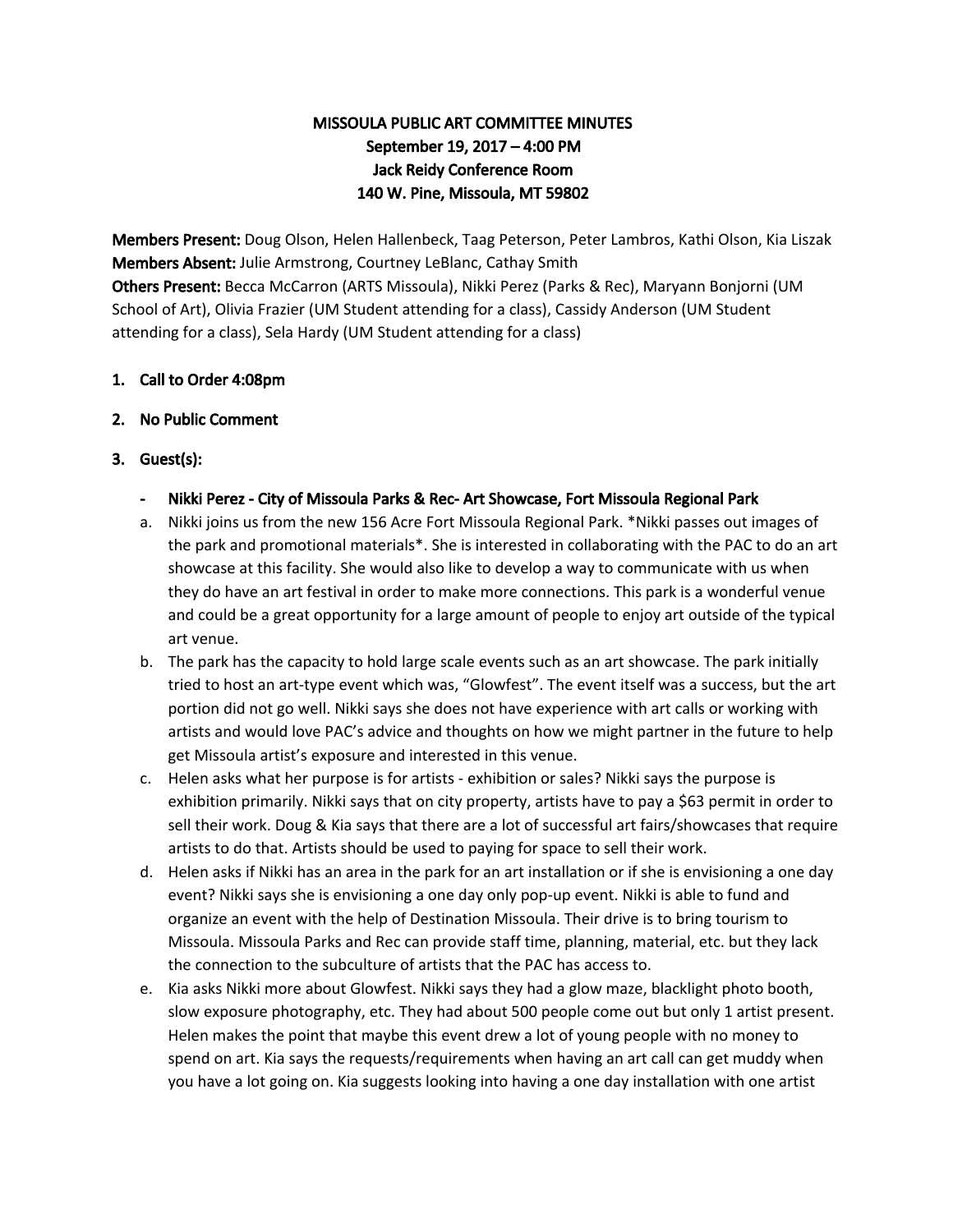and keeping it very simple. She suggests using the funding from Destination Missoula to pay an artist to come out and do a fun one day art show (installation, pop-up, etc.).

- f. Helen asks what PAC can do to contribute? Nikki says this feedback is great! Kathi says Nikki could also call people (connections PAC has) to individually invite artists. Being very specific and inviting artists to do a specific thing might be a great strategy.
- g. Kia also mentions that perhaps artists were not interested in Glowfest because not many artists make art that glows. She thinks inviting artists with specific ideas in mind is a great direction to go. PAC suggests that we can help Fort Missoula Regional Park on our social media platforms for putting out art calls, etc.
- h. Nikki wonders what the possibility is of bringing bigger, more well known artists to Missoula to this venue? Nikki is in the process of putting together a promotional packet to be sent to Destination Missoula and then send out. She asks the PAC what she should include in this packet to entice artists? Doug encourages looking at other art fairs as examples. PAC says to not exclude the realm of Fine Art when promoting the space. Doug suggests looking at a Missoula calendar and making the Parks Art Fair on a day that does not conflict with another big Missoula event. Peter says that the demographic for attendees has to match the art form being represented at shows like this.
- i. Nikki proposes that she will create a mock-up of what Fort Missoula Regional Park would like to do on behalf of the city. She will put together something visually. She will set up what the showcase would look like in line with today's discussion. Then, she will bring this back to PAC and we can help her troubleshoot, suggest contacts, and who to involve, etc. This will happen before she goes forward with financing and exact dollars/grants. PAC says yes, that sounds doable! \*Doug Olson will be the committee member point of contact for Nikki on this project. Becca is a point of contact as well.
- j. Kathi reminds everyone that we are also working with the UM School of Art to push out an art call and these might be overlapping projects. Peter says - yes, the PAC is always trying to match art, locations, and funding. Peter asks Nikki if she could be a liaison for the PAC. She says yes, she can be a point of contact for any future installation or questions the committee has about the space.
- k. Peter asks if Fort Missoula Regional Park has any temporary or permanent exhibit space where PAC would rotate art out once or twice a year? Nikki says yes, their space called "The Commons" would be ideal. It is an outdoor space across from Big Sky High School. The parking lot near the commons should be finished Summer 2018. Nikki says it has to be put through the Historical Preservation District Society guidelines for how the piece is going to be shown. The display needs to have a historical feel (not the piece itself - unless it is permanent). \*Nikki discusses architecture of the commons\*. Nikki reminds PAC that if art were to be housed here, it would be exposed and not have security. Donna at Parks & Rec is a contact person for this endeavor. Nikki says there are two small indoor spaces and the park has a small full time staff.
- l. PAC asks Becca to create (or continue) a contact resource base that includes contacts such as Maryann, Nikki, etc. We can have a list of people connected to locations to reach out to. We can also pass on art calls through our art registry to them.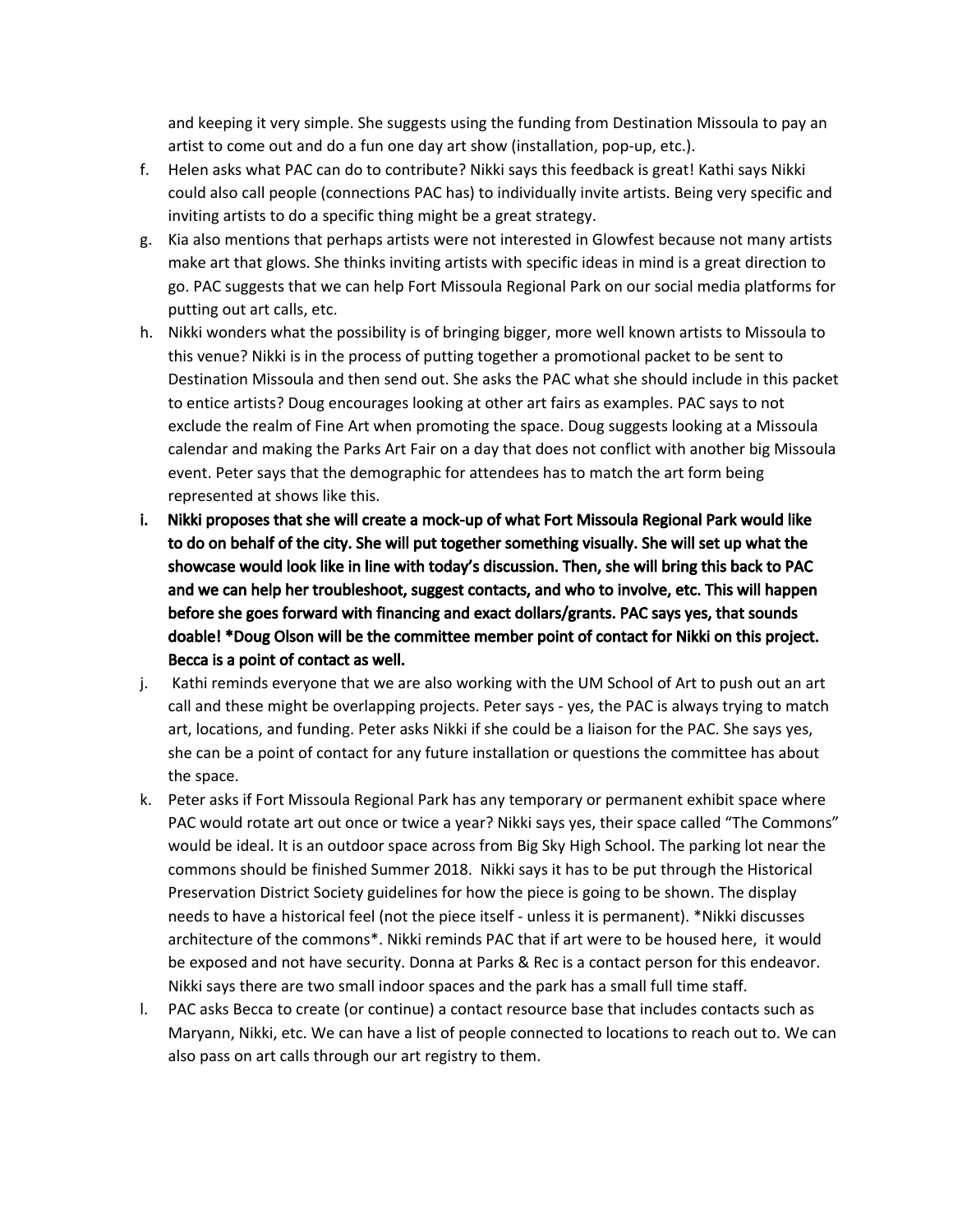- m. Peter asks our 3 guests about their purpose at the PAC meeting. Guests say they are observing/taking notes for a Community Environment Class.
- n. Cassidy asks how the PAC members got to be on the committee. Peter explains that some are City Council Approved, some are appointed by the Mayor, some apply as they see an open position, etc.

#### - Maryann Bonjorni - UofM School of Art

-----

- a. Peter welcomes Maryann back. He recaps briefly about our collaboration discussion last month. We had discussed creating an art call for emerging artists. Maryann wrote a draft for the School of Art Staff and sent to PAC. We interested mostly in the idea of indoor spaces - but they could be outdoor eventually.
- b. Maryann clarifies that we should be discussing emerging artists, not necessarily just students. We want this to be inclusive of students and emerging artists. Maryann had sent out a draft to inform faculty to pass along to their classes, post on school website, etc. Also, we still need to identify possible spaces. Maryann suggests we find very easy locations so this project is achievable and then we can grow from there. PAC asks Becca to get Julie Armstrong in touch with Maryann. Julie had volunteered last meeting to find locations. Maryann would be happy to walk around with Julie and find spaces. Spaces will be indoor, for now. It will be a temporary space. Any public building that we have access too would be great. In the art call or contract language we must note that because the pieces are not insured or secure, if any damage occurs it is not the PAC or building owner's responsibility.
- c. Taag says we have to gear our art call to UM students as well as any emerging artist similarly so they are all working with the same information. There could be 2D or 3D work depending on the space, Maryann says. We can figure out the logistics of each building chosen and the walls. The walls will have to be tested. In the application/contract it could say "Building A is for 2D work under 20 Ibs, Building B is for 3D, etc."
- d. Maryann says if we can get the call out we could have applicants applying Feb/Mar/Apr. Whether this is a senior project or not - it would be in addition to what artists are already working on. Maryann feels it is a great opportunity regardless.
- e. PAC asks Becca to make a spreadsheet of the buildings and their details when we have them.
- f. Peter asks about the outdoor location by the California Street Bridge. Kathi says this is an in a public right of way and work would not be very protected here either. This could be a potential if/when we do outdoor calls.
- g. Maryann would like to determine the buildings, the space and whether it can hold 2D or 3D work. Also, we should be in touch with an administrative person or anyone within said building who is interested in working with the committee on this.
- h. Maryann says if we introduce this to School of Art Professors to add to a syllabus, it should be done by December 2017 so they are able to get it in their spring syllabus. Then, it's a matter of which professors want to put it in their curriculum. Taag says that it could be different for people outside of the university.
- i. Maryann suggests that she can draft a call Kathi offers to help. Taag asks what this call would entail and how it would be formatted? Schedule wise, Maryann says the first step would be to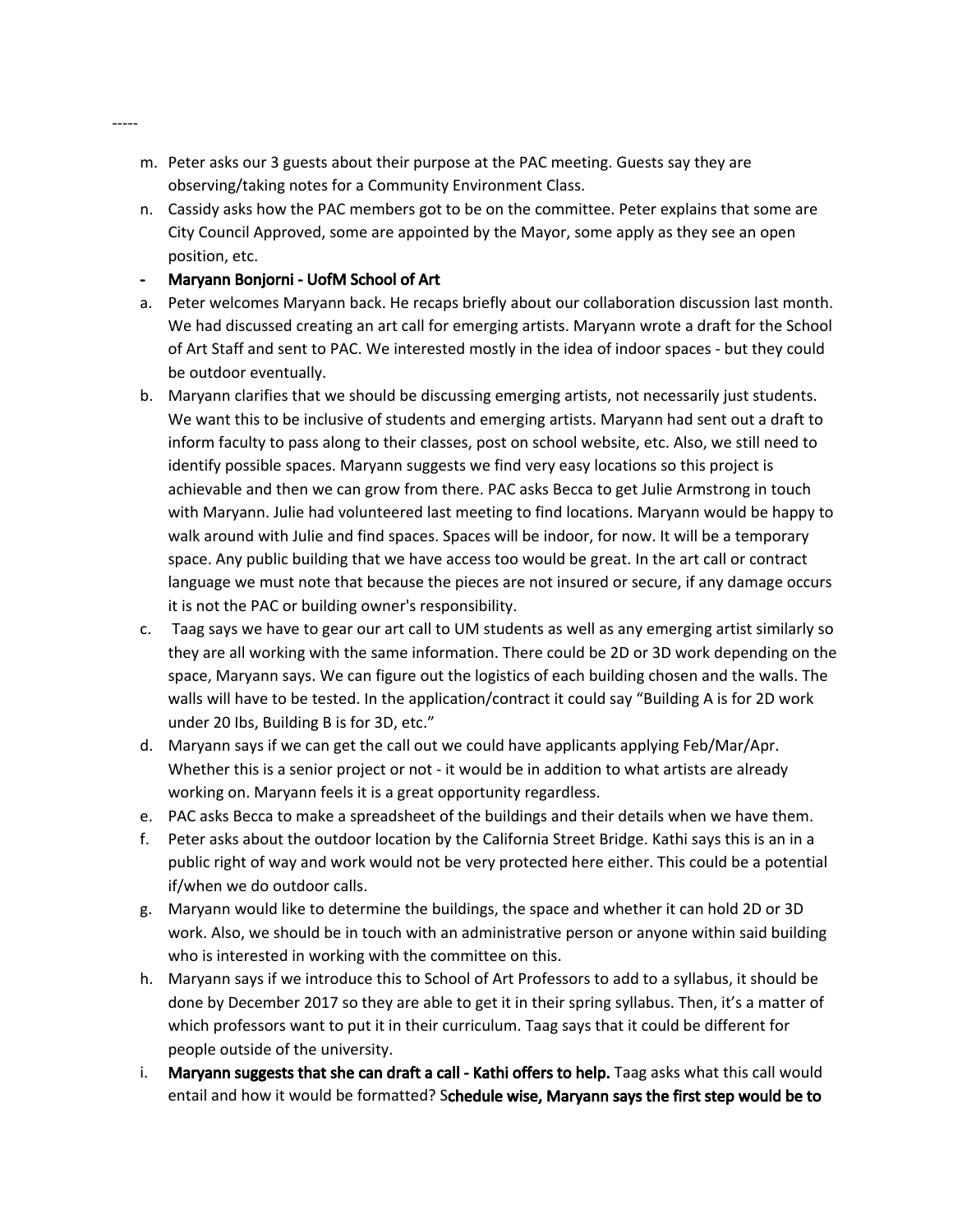identify spaces. Then, put out the art call. Perhaps the deadline would be somewhere around January 15th - for a show beginning March 1st? The call should be out for about 2 months. Then there would be a selection committee that would come together to select the artists.

- j. The call needs to be specific. We need to clearly state that we have these \*blank\* 4 or 5 spaces and here is what we want you to submit. Helen says if the spaces are audited and selected by November - we could have a call out by January. We could make that January 15th submission deadline, review everything and make the final selection. Kathi asks if we will do an interview as well as selection committee process? It would be beneficial for them to go through the entire process. But, the interview isn't totally necessary. It will depend on the number of spaces as well as the number of applicants.
- k. Another question is who would be installing the art? People who understand the building would need to be involved. Maryann says we have to identify who understands the space and be in touch with them.
- l. Peter asks Maryann who should be on the selection committee from the School of Art? The selection committee should be made up of interested stakeholders. Maryann says she will think about it. She likes the idea of having a graduate student or post-bacc student do it.
- m. Within the spaces we have to be sure we do not damage the facility. But, there may be minor repairs. Maryann would be interested in setting up a rubric for spaces we find (Space A takes 6 pieces, 18in - 36in under 20ibs)- for example.
- n. Helen suggests that the locations/buildings be preselected by next meeting and audited by November. PAC will be in touch with Maryann. Maryann will volunteer to help look for locations. Becca will get Maryann in touch with Julie.

### 4. Approval of Minutes

- a. July 18, 2017 *Helen motions to approve July 18th minutes as written with the qualification that anyone who is not present at today's meeting and was present in July is welcome to make corrections. All are in favor. Motion is Approved.*
- b. August 15, 2017 *Kathi motions to approve August 15th minutes with Taag's suggested edits. All in favor. Motion is Approved.*

### 5. MCAT Documentary Update - Courtney

- a. Courtney is not present.
- b. Becca updates PAC. The September 8th showing of the documentary at the Northside Cinema was canceled because of the hazardous air quality. Courtney is working to contact Heidi West to see if we could potentially reschedule the showing. Courtney is also still pursuing the October 6th, First Friday showing of the documentary at the Wine Merchant.
- c. Kia asks what happened to showing the MCAT Documentary at the Roxy? PAC determines that there was a miscommunication perhaps between PAC and the Roxy, therefore that initial partnership didn't work out. Peter asks about the Documentary Film Festival in February as a potential venue option for the documentary. Kia has a meeting with the new director, Rachel Gray. She will mention our documentary to her to see if this is an avenue for us. At the Film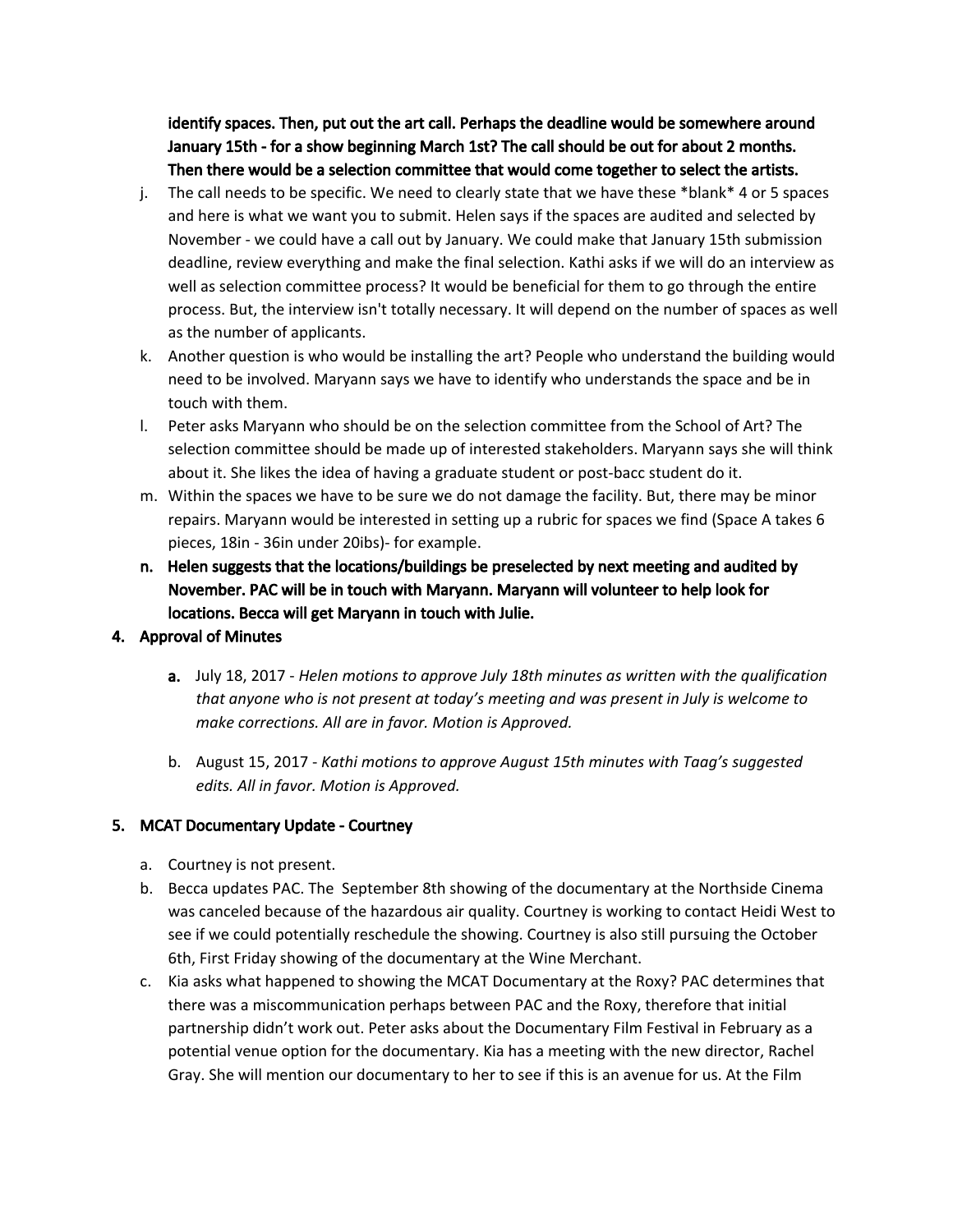Festival - our documentary could be a filler or intermission piece. Kia will reach out again to the Roxy and will talk with Courtney about it first.

- d. Peter asks to keep this item on the agenda moving forward. We would like to find a great venue and audience for this piece!
- e. Another venue suggestion is the Missoula Public Television Channel that will show throughout the state. Kathi offers to check on connections there seeing that she has helped with TSB projects in other cities.
- f. Kia also suggests thinking about showing the documentary for a First Friday on a big wall downtown. Peter says this would take direct initiative from a committee member. So, this is an option - or piggy-backing off someone already showing films. It just depends on what audience we want and who wants to take initiative.
- g. Kia will look into the Documentary Film Festival and Kathi will look into Montana Public Television. We will wait to talk to Courtney before releasing the video on our Website or Social Media.

### 6. Traffic Signal Box Update – Kathi

- a. Kathi says we had our 2017 Traffic Signal Box Dedication at the Dana Gallery on September 1st. It was very successful. Big thank you to everyone who came and was involved in the evening! Kathi says she has already started presenting to Neighborhood Councils for next years boxes. She says we should have 5 boxes coming in for next year and two that have private funding that want to be replaced.
- b. 2017's boxes are getting great compliments! PAC thanks Kathi for all the hard work she puts in!
- c. Kathi also mentions she has thought more about fundraising ideas through TSB's. She likes the idea of putting images of the boxes on T-shirts, Grocery Bags, Calendars, Postcards, etc. We have amazing art on the boxes and surely people would be interested in TSB related products.
- d. Kia reminds PAC that this might be a great way to connect with Destination Missoula since they are trying to make Missoula a tourist destination through art. We could make products with TSB designs that say "Missoula, MT" to be advocating for that. This could potentially be a great grant opportunity as well.

#### 7. Parking Meter Project - Becca

a. Tabled to October.

### 8. Lighting for Perseverance & Passage Update - Taag

a. Taag says we have postponed the ask for lighting funding from MRA for October. PAC is on the MRA Agenda for October 17th. Peter asks Taag what kind of pulse we are getting from them - Taag thinks we have a good shot. Taag is looking into electrical bids and is making sure that Jason DeCunzo can make the October meeting because it is important for him to be there in person to present our proposal to the committee.

#### 9. Kickstarter Fundraising Effort [December Letters] - Kathi

a. Kathi reminds PAC about this potential kickstarter/fundraising idea in order to develop money to put towards future projects. Kia says she will begin working on our letter to send out, this month.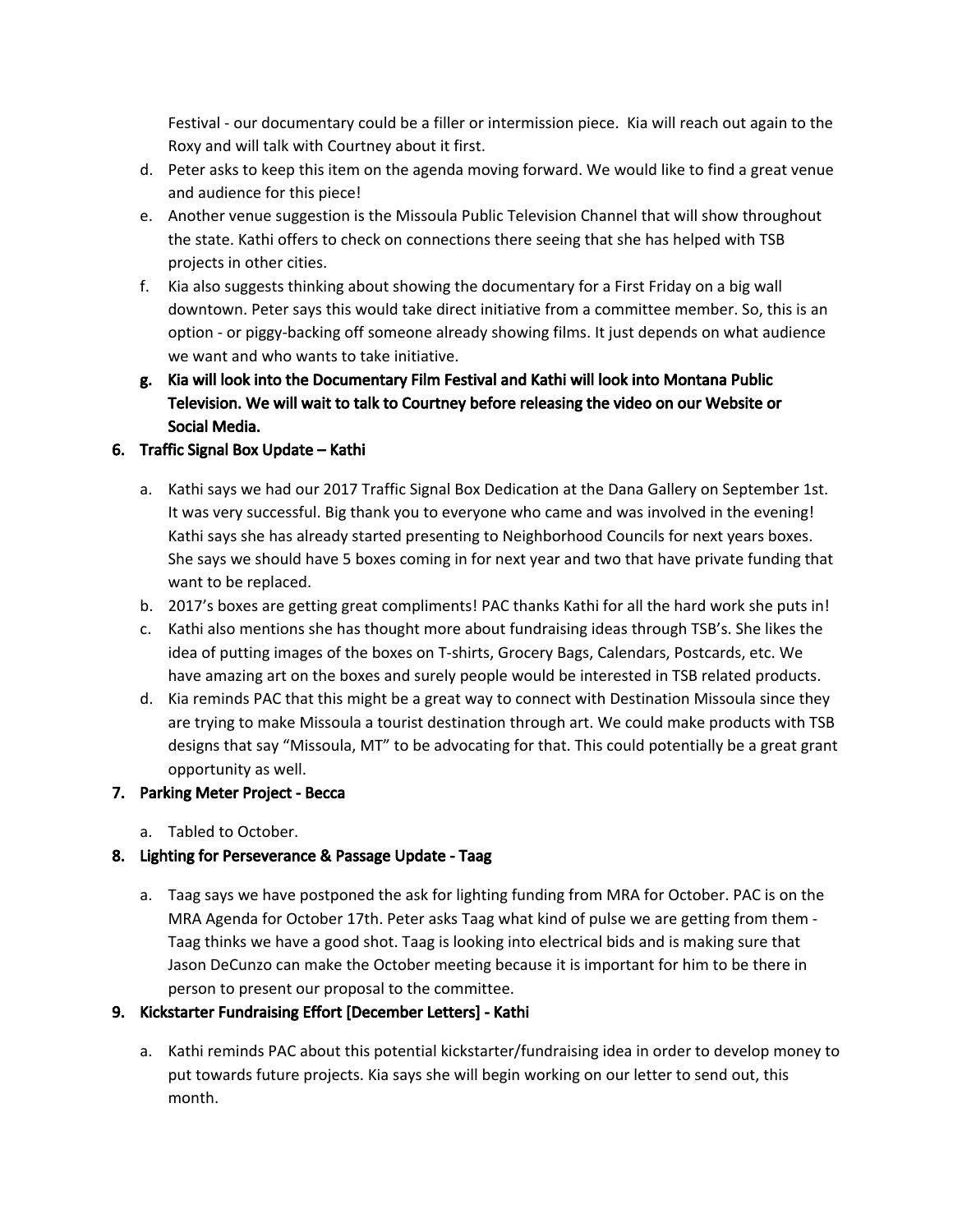#### 10. Artist's Freedom vs. Themed Work - Doug

- a. Peter asks Doug to clarify his concerns and what is important to him. This was on the agenda because often we have art calls that have a specific theme instead of having artists create art for art's sake. Peter asks Doug if his concerns are value oriented or about project ideas. Doug says that PAC never had a real conversation about how art calls get picked and how pieces get picked within that. He felt the piece that got chosen last was very swayed by the theme of the project. Doug will be at the October meeting. This discussion will be moved up the agenda for October. We will reassess the call Doug is referring to and look at PAC's art calls in recent years. Peter asks Becca to be prepared to pull up the Silver Park art call and Park Place next meeting.
- b. Helen asks Becca to email these art calls to the PAC in advance to the meeting so they can look them over. Kathi says she may have PDFs of the calls.
- c. Top of next agenda: Art Call/Doug's Discussion, Chairmanship, & Accounting.

# 11. Yearly Goals Discussion [Catalog & Condition Reporting] - Peter

a. Tabled to October.

# 12. Discussion of Chairmanship - Peter

a. Tabled to October.

### 13. Becca Updates

a. Peter mentions that Becca met with Peter & Kathi regarding accounting. Becca is working on understanding the city's accounting system and Brianna's spreadsheets. She will be meeting with City Financial people to discuss and get direction.

### 14. Announcements, News, or Upcoming Events

a. Taag asks Becca to reach out to Julie - because of our goal to have locations for art picked for next meeting. Please let her know that Maryann is happy to help her look at buildings/walls. Copy Peter on email.

### 15. No Comments

### 16. Adjournment 5:56pm

The City makes reasonable accommodations for any known disability that may interfere with a person's ability to participate in this meeting. People needing assistance should provide advanced notice to allow adequate time to make needed arrangements. Please call Heidi Bakula at (406) 552-6003 or write her at Mayor's office, 435 Ryman, Missoula, MT 59802 to make the request known.

### STRATEGIC PLANNING GOALS 2017-2019

Mission: The Public Art Committee affirms the city's role as an advocate to public art, fosters and enriches the aesthetic of the City of Missoula, values and promotes the contributions of artists to the community and furthers the objectives of Missoula City Ordinance 3221.